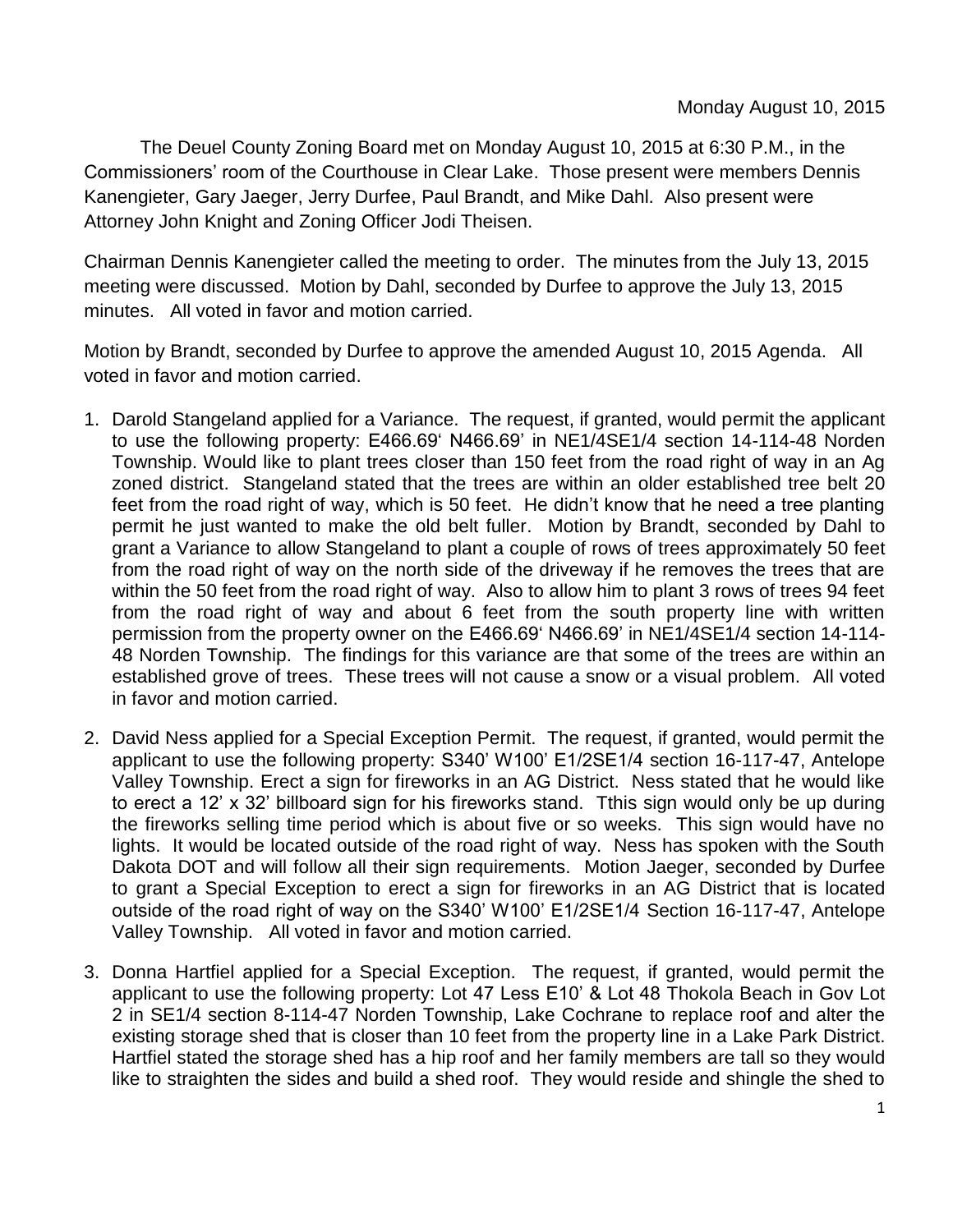match the new house. The shed has been on the property for more than 11 eleven years. The board asked how close the storage shed was from the side property line. Lyle Tobin the neighbors stated about 8 inches. The board stated that this storage shed is a nonconforming structure because it is too close to the side property line. Tobin stated that if Hartfiel would increase the height of the storage shed it would obstruct their view of the lake from their house. The board suggested to Hartfiel if she would like to alter the height than the shed would have to be moved away from the property line to meet the setbacks or she could move the shed toward the road to prevent the view being obstructed. Hartfiel decide that she will just shingle and reside the shed and not to alter the height. Motion Durfee, seconded by Brandt to deny the Special Exception to alter the nonconforming shed that is closer than 10 feet from the property line in a Lake Park District on Lot 47 Less E10' & Lot 48 Thokola Beach in Gov Lot 2 in SE1/4 section 8-114-47 Norden Township, Lake Cochrane All voted in favor and motion carried.

- 4. Deanna & John Eide applied for a Variance. The request, if granted, would permit the applicant to use the following property: E1/2SW1/4 & W1/2SE1/4 section 26-115-49 Clear Lake Township to build a shed closer than 150 feet from the road right of way in an Ag zoned district. Eide stated the ground slopes so they needed to place the shed closer to the road right of way. Motion by Brandt, seconded by Dahl to grant a Variance to build a 14' x 18' storage shed 112 feet from the road right of way on the E1/2SW1/4 & W1/2SE1/4 section 26-115-49 Clear Lake Township. All voted in favor and motion carried. The finding for this variance are that the shed will not cause a snow or visual problem. There are trees located between the shed and the road. The slope of the land prevented them buildling 150 feet from the road right of way.
- 5. Greg & Eric Lanners applied for a Variance. The request, if granted, would permit the applicant to use the following property: NW1/4 Less Block 1 & Lot 2 M Lanners First Addition & Less N412' W395' section 15-115-50 Havana Township to build an 18D x 25H hopper bin closer than 25 feet from adjoining property line Ag zoned district. Lanners stated they would like to place the hopper about 5 feet from the property line because it is in line with the the existing bins. The adjoining land is owned by his brother that is involved in the farming operation. Motion by Jaeger, seconded by Brandt to grant a Variance to build an 18D x 25H hopper bin approximately 5 feet from the adjoining property line located in the NW1/4 Less Block 1 & Lot 2 M Lanners First Addition & Less N412' W395' section 15-115-50 Havana Township. All voted in favor and motion carried. The findings for this variance are the adjoining land is owned by a brother that is part of the existing common farming operation.
- 6. Steve Rhody applied for a Variance. The request, if granted, would permit the applicant to use the following property: Block 1 Rhody Addition in SE1/4 section 20-113-49 Blom Township to build a 6 foot addition to the existing house closer than 150 feet from the road right of way in an Ag zoned district. Motion by Brandt, seconded by Durfee to grant a Variance to build a 6' x 20' addition on to the existing house that is approximately 100 feet from the road right of way located in Block 1 Rhody Addition in SE1/4 section 20-113-49 Blom Township. All voted in favor and motion carried. The findings for this variance are that there are trees located between the addition and the road right of way. It will not cause a snow or a visual problem.
- 7. Garrett & Michelle Hennings applied for a Variance. The request, if granted, would permit the applicant to use the following property: E1/2 Less Hennings Addition section 11-117-48 Lowe